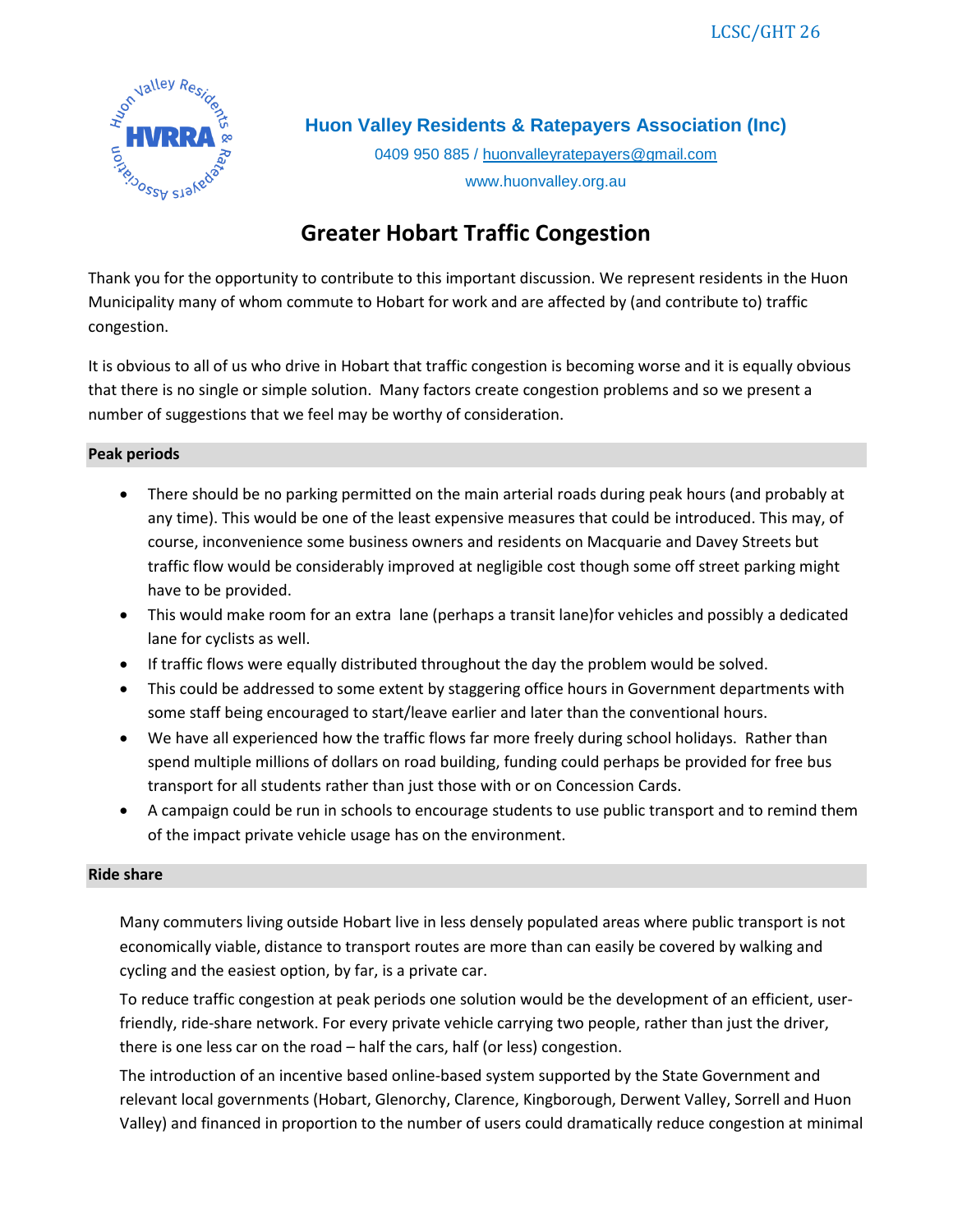cost and would also result in decreased maintenance costs for roads and less need for new infrastructure. Some funding might be provided through the Regional Climate Change Initiative (RCCI).

Such schemes in the past have only ever been moderately successful and we feel that, at least until "rideshare" becomes normalised (like taking your own bag to the supermarket has), incentives should be offered. Free or half-price car parking in the Hobart CBD car parks might be appropriate.

The technology now exists for providing feedback about potential "sharers" in much the same way as Uber and Airbnb rate drivers and hosts. This might overcome some of the hesitation.

If adopted broadly ride sharing could make a valuable contribution to a reduction in congestion at minimal cost.

#### **Transit Lanes**

Transit lanes serve a number of functions.

- 1. They provide relatively rapid, congestion free passage for public transport (buses and taxis) and private vehicles with more than two (or three) occupants.
- 2. This in turn encourages commuters to use public transport or rideshare to take advantage of this.
- 3. This takes vehicles off the road and so reduces overall congestion which, in turn, is advantageous for those who cannot use the transit lane

#### **Decentralisation**

The Federal Government has only this year restated its commitment to decentralising public service departments and this should be something that State Government and University of Tasmania should perhaps also consider.

This would reduce congestion and have more than one benefit for regional communities.

As well as providing additional employment opportunities in the regions, it would also mean that commuters (both in cars and on public transport) would be running both ways between regional towns and the CBD during peak hour.

This would not only reduce traffic congestion, but also have an economic benefit for public transport, with buses not travelling empty when returning from the city in the morning and going back to the city in the afternoon.

#### **Congestion charge**

- Toll roads are used in many cities both as a means of improving traffic flow and paying for road improvements. Melbourne is the closest example.
- Introducing a charge for using the primary arterial streets in Hobart during peak periods would undoubtedly be very unpopular initially and it would be a brave move for any government. Overseas experience (ie London) has shown that when the congestion charge was introduced 15 years ago it was very controversial but has since been accepted as normal and has considerably reduced traffic congestion. Over time, vehicle usage has changed with many more private hire cars (that are exempt from congestion charge) in the city centre and congestion is again becoming a problem and is again slowing bus travel which becomes a disincentive.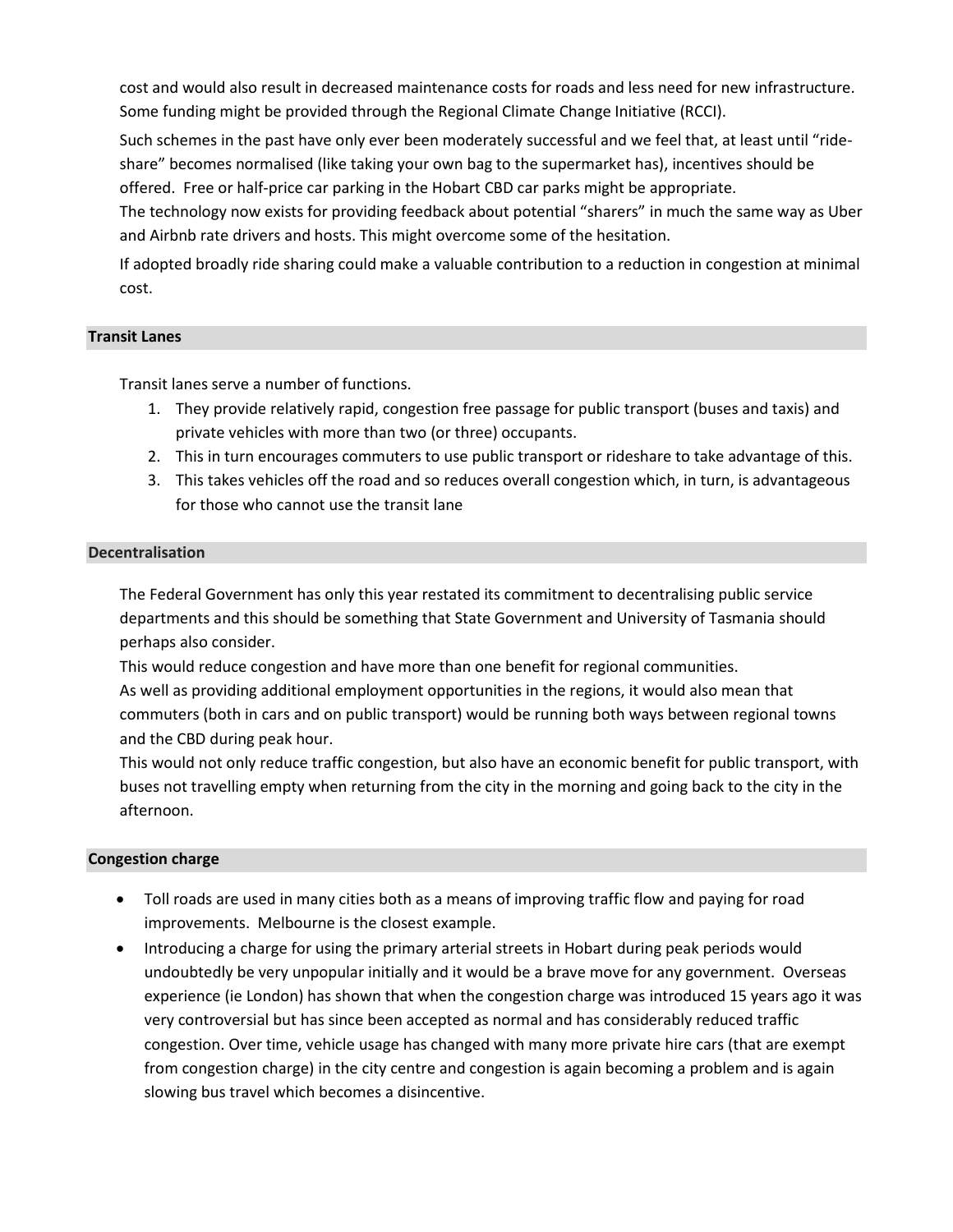- If such a charge is considered for Hobart it should be done so on the basis that any revenue be spent on improvements to city transportation.
- It is worth noting that paying to use street space for parking is accepted as normal and reasonable. It could be argued that paying to use the same amount of street space for driving is no different.
- The question of equity arises with some arguing that such a tax would simply favour the better off. This is a valid argument (though not used in relation to on-street parking fees) but this would less valid extent if all revenue was used to subsidise good quality, low cost (or free) public transport.
- By observation, most commuter vehicles carry one person and this is a primary cause of traffic congestion. A sliding scale congestion charge might have a significant effect on vehicle numbers. For the sake of argument if a single occupant vehicle might be charged \$10 if recorded in the CBD during peak hours. Vehicles with 2 occupants might be charged \$5, 3 occupants \$2, with no charge being levied on vehicles with 4 or more occupants.

### **Public transport**

- Some people will never use public transport. Some would like to but can't because it doesn't provide the service they require. Some would use it if it was more efficient, less expensive, more comfortable and offered a better user experience (ie better coordinated service linkages/ good shelters/ GPS tracking/free Wi-Fi etc).
- It can be fairly estimated that a full bus can transport the equivalent number of passengers as 40 average commuter vehicles (50+). The impact on congestion would be significant if buses ( + light rail and ferries) were used more extensively.
- "Have I just missed it or is it running late?" Not knowing where the bus is currently a major disincentive. A simple and inexpensive means of encouraging bus use would be to "GPS enable" all buses so that their route, location and ETA were available in real time on mobile phone apps. Like Uber.
- All buses could provide free Wi-Fi which would allow many to catch up on emails etc on their way to work and perhaps be able to arrive a bit later having already started work on the bus.
- If a congestion charge was introduced it could provide funds for subsidising public transport and thus 'kill two birds with one stone'.
- A centralised "transport hub" should be introduced. Macquarie Point would seem to be the logical location since it could cater for road, rail, and water transport. Public transport will only work efficiently if transfer from one service to another can be seamless.
- Ticketing should be equally seamless with a card payment system introduced that covers all modes and allows for transfers from one to the other not being penalised (ie a day or single journey charge).
- Combined with free satellite car parking and transit lanes bus travel can become an attractive option. Many car drivers who are constantly stuck in slow moving traffic seeing their fellow commuters speed past in comfort in the Transit Lane would be easily convinced to give it a go.

#### **Active travel (walking & cycling)**

- Combined with public transport active travel can help reduce congestion significantly.
- Only Adelaide has less rain than Hobart so this should not be considered a disincentive and, unlike Adelaide and many other Australian cities, Hobart is rarely so hot that it is uncomfortable to walk.
- Walking and cycling is good for health and so should be positively promoted as such.